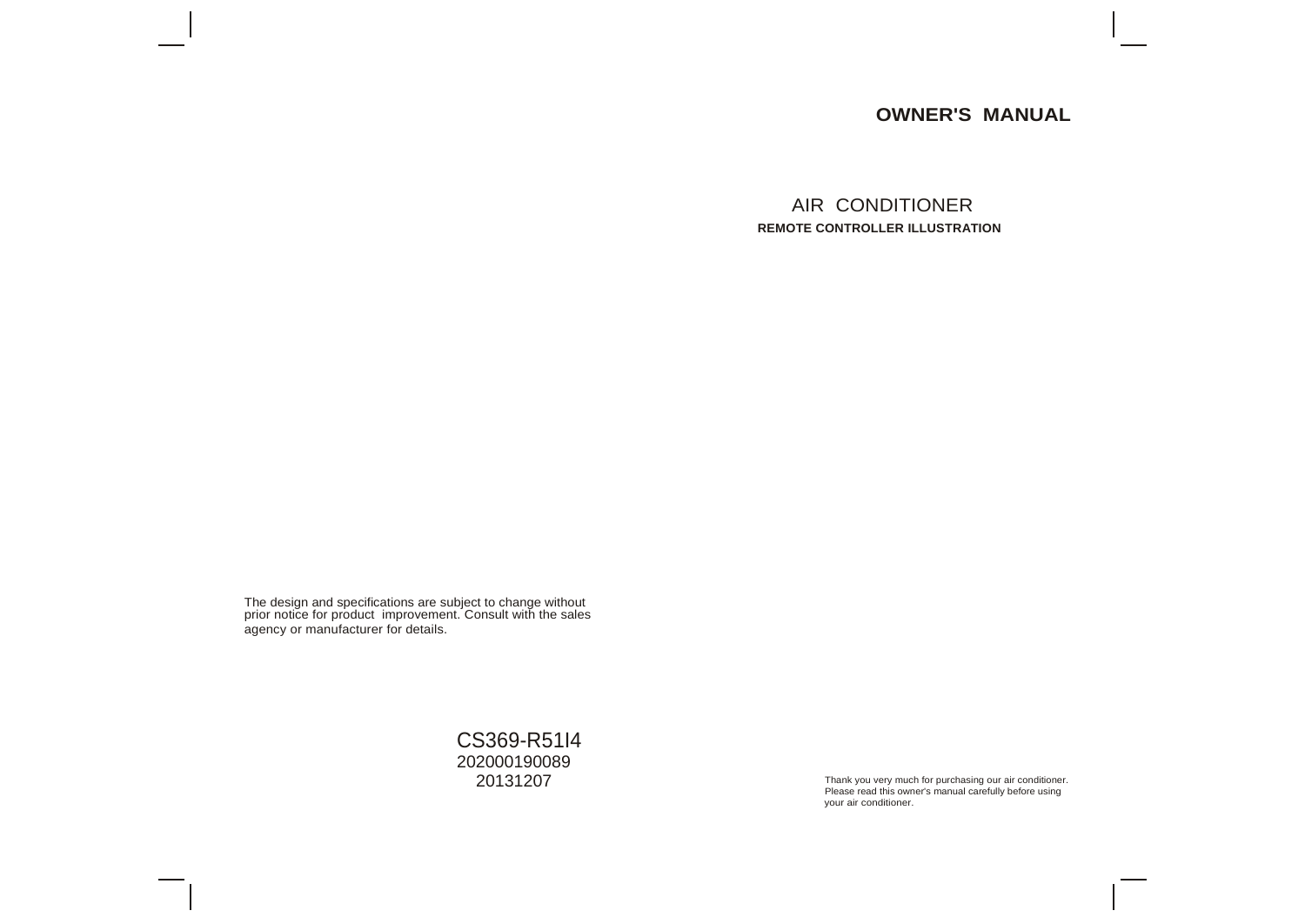# **CONTENTS Location** of the remote controller.

| 6  |
|----|
|    |
|    |
|    |
| 12 |
|    |
|    |

# **Handling the remote controller**



• Keep the remote controller where its signals can reach the receiver of the indoor unit. (a distance of 8m is allowed).

# **A** CAUTIONS

- The air conditioner will not operate if curtains, doors or other materials block the signals from the remote controller to the indoor unit.
- Prevent any liquid from falling into the remote controller. Do not expose the remote controller to direct sunlight or heat.
- $\bullet$  If the infrared signal receiver on the indoor unit is exposed to direct sunlight, the air conditioner may not function properly. Use curtains to prevent the sunlight from falling on the receiver.
- $\bullet$  If other electrical appliances react to the remote controller. either move these appliances or consult your local dealer.



## **Replacing batteries**

The remote controller uses two alkaline dry batteries (R03/LR03X2) (1) Slide the cover of the battery compartment off according to the arrow direction, then replace the old batteries with new ones. (2) Insert the new batteries making sure that the(+) and (-) of battery are installed correctly. (3) Reattach the cover by sliding it back into position.

### . **NOTE:**

Do not use old batteries or different type batteries or rechargeable batteries, otherwise it may cause the remote controller malfunction.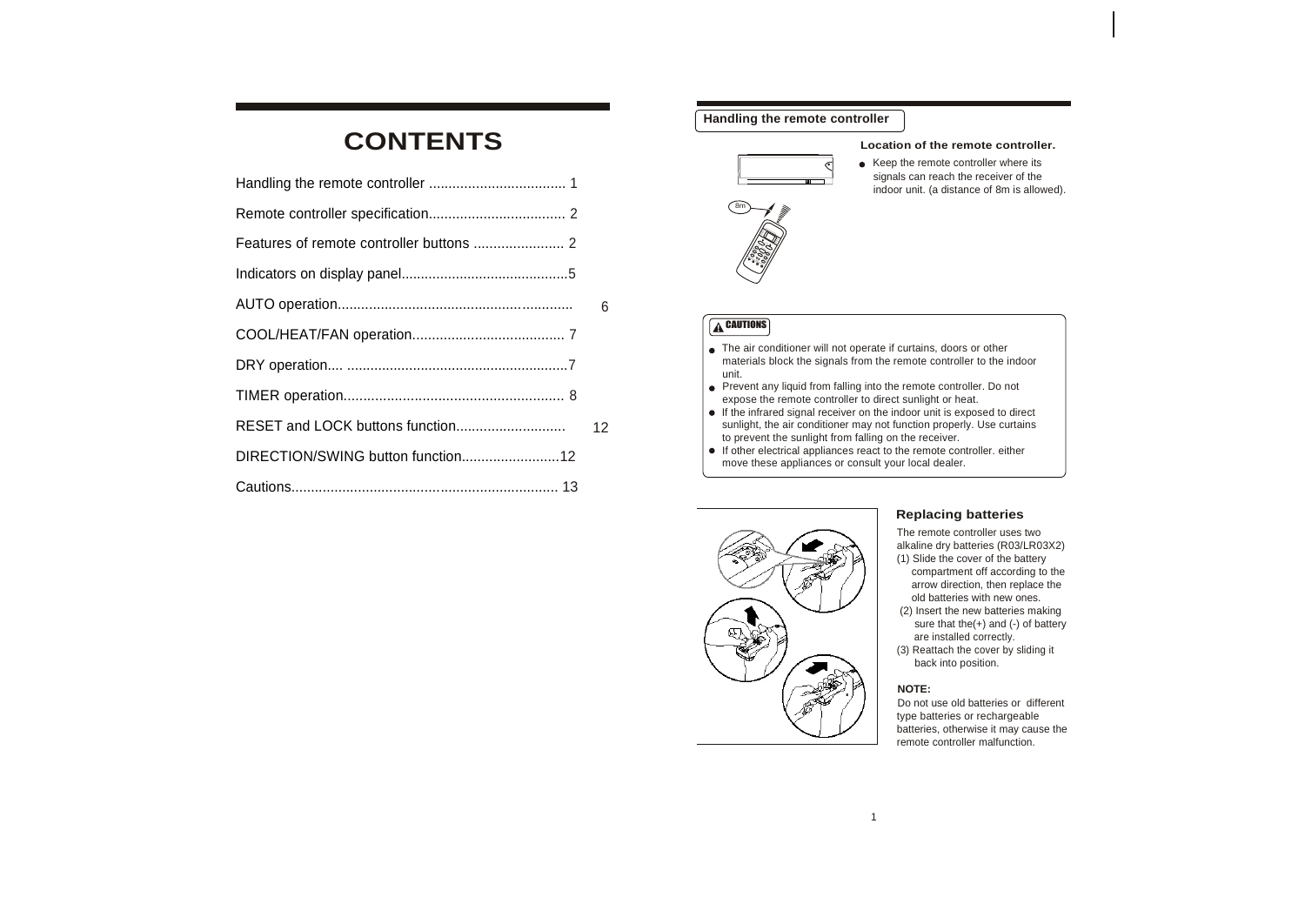| Model                     | R51I4/BGE, R51I4/BGCE, R51I19/BGE, R51I19/BGCE<br>RG51I47/BG(C)E | <b>TEMP Button <math>\triangle</math>:</b> Push this button to increase<br>(2)<br>temperature setting in 1 C increments to 30 C. |
|---------------------------|------------------------------------------------------------------|----------------------------------------------------------------------------------------------------------------------------------|
| <b>Rated Voltage</b>      | 3.0V(Dry batteries R03/LR03 $\times$ 2)                          | MODE Button: Each time the button is presse<br>$\circ$<br>mode is selected in the sequence of the follow                         |
| Signal Receiving<br>Range | 8m                                                               | - AUTO - COOL - DRY - FIEA                                                                                                       |
| Environment               | $-5$ C 60 C                                                      | <b>NOTE:</b> Please do not select HEAT mode<br>you purchased is cooling only type. Heat n                                        |

# Performance Features

- 1. Operating Mode: COOL,HEAT(Cooling only model without), DRY,FAN and AUTO .
- 
- 3. Indoor Setting Temperature Range : 17 C~30 C. **come in the set of the set of the set of the set of the set of the set of the set of the set of the set of the set of the set of the set of the set of the set of the set of**
- 4. Full function of LCD (Liquid Crystal Display)



- temperature setting in 1  $\mathfrak C$  increments to 17 C. **Remote Controller Specification <sup>1</sup> TEMP Button :** Push this button to decrease the indoor
	- **2 TEMP Button ▲:** Push this button to increase the indoor
	- **<sup>3</sup> MODE Button:** Each time the button is pressed, the operation mode is selected in the sequence of the following:

 $\rightarrow$  AUTO  $\rightarrow$  COOL  $\rightarrow$  DRY  $\rightarrow$  HEAT  $\rightarrow$  FAN-

**NOTE** Please do not select HEAT mode if the machine you purchased is cooling only type. Heat mode is not supported by the cooling only appliance.

- **4 DIRECTION/SWING Button:** Used to stop or start horizontal louver movement or set the desired up/down air flow direction. The louver changes 6 degree in angle for each press. If keep 2. Timer Setting Function in 24 hours. pushing more than 2 seconds, the louver will swing up and
- **<sup>5</sup> CLEAN AIR Button(on some models):** When push this button, **Features of Remote controller buttons of** *Remote* controller buttons **and the Ionizer/Plasma Dust Collector(depending on models) is ener**gized and will help to remove pollen and impurities from the air.
	- **<sup>6</sup> SELF CLEAN(AUTO CLEAN )Button:** Press this button under COOL or DRY mode, the self clean function is activated. Under SELF CLEAN mode, the air conditioner will automatically clean<br>SELF CLEAN mode, the air conditioner will automatically clean and dry the Evaporator and keep it as fresh for the next operation.
		- **7 FOLLOW ME Button(on some models):** Push this button to initiate the Follow Me feature, the remote display is actual temperature at its location. The remote control will send this signal to the air conditioner every 3 minutes interval until press the Follow Me button again. The air conditioner will beep to indicate the Follow Me feature has ended if it does not receive the signal during any 7 minute interval.
		- **<sup>8</sup> RESET Button:** Once the recessed RESET button is pressed, all of the current settings will be cancelled and the controller will return to the initial settings.
		- **9 ON/OFF Button:** Press this button to start the indoor unit. Press again to stop the unit.
		- <sup>10</sup> **FAN SPEED Button:** Press the button to select the Fan speed in the sequence: AUTO, LOW, MED and HIGH. Each time the button is pressed, the fan speed selection is shifted.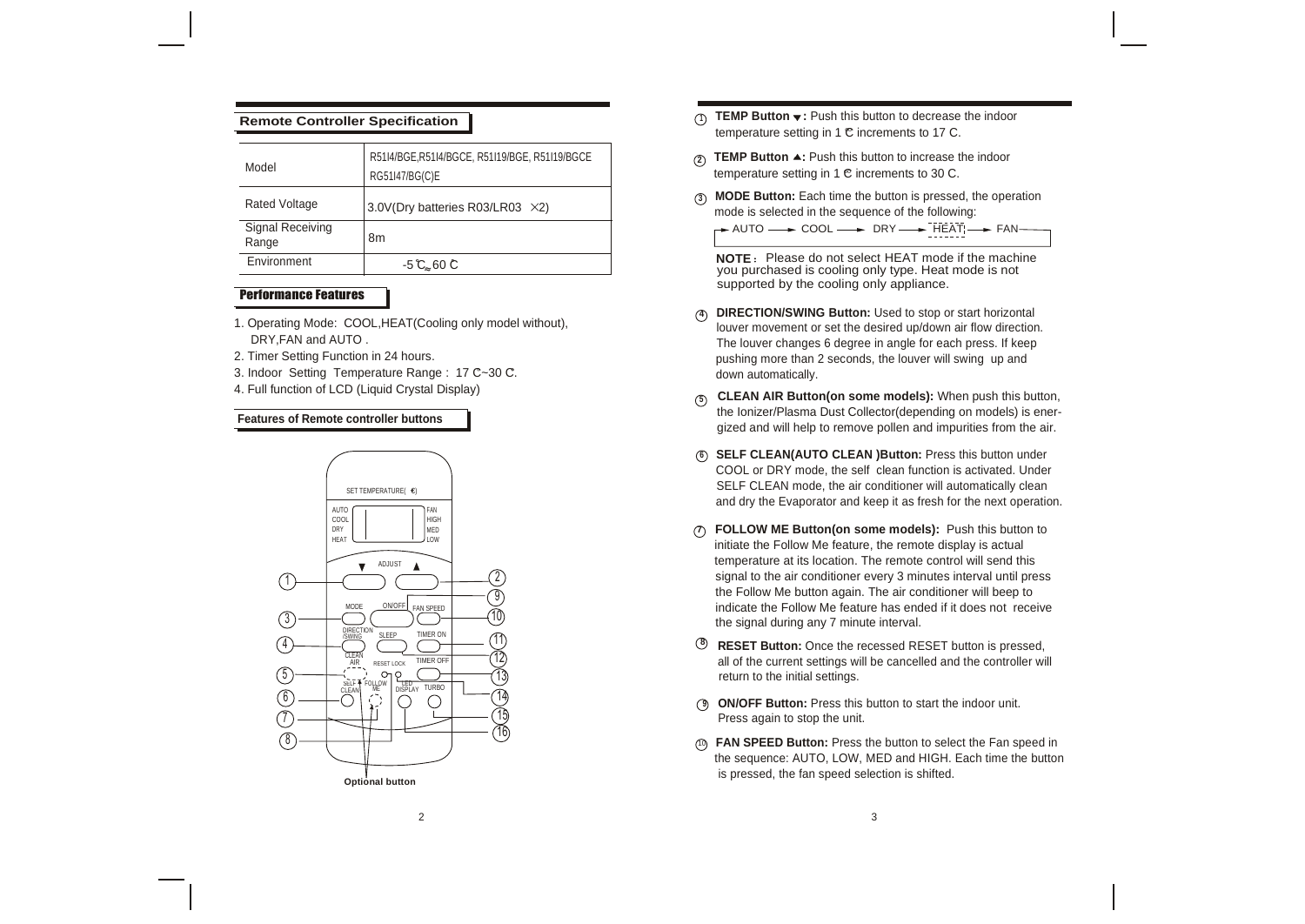- **<sup>11</sup> TIMER ON Button:** Press this button to activate the Auto-on time **Indicators on display panel** setting. Each press will increase the time setting in 30 minutes increments if the setting time is lower than 10 hours. When the setting time reaches 10h, each press will increase the time setting 1 hour in increments. To cancel the Auto-on time setting, just (cooling models on large setting models on large models on large models on the heating models on the heating models on the heating models on the heating models press the button until the time setting is 0.0.
- are most commonable temperature and save end<br>see sleep operation "in -USER S MANUAL." **<sup>12</sup>SLEEP Button:** Active/Disable sleep function. It can maintain the most comfortable temperature and save energy. For the detail,
- **NOTE:** *While the unit is running under SLEEP mode, it would* <sup>o</sup>  *be cancelled if ON/OFF, FAN SPEED, SLEEP or MODE button is pressed.*
- setting. Each press will increase the time setting in 30 minutes This indicator will be displayed when the displayed when the displayed when the displayed when the displayed when the displayed when the displayed when the d setting time reaches 10h, each press will increase the time setting the button until the time setting is 0.0.
- **<sup>14</sup> LOCK Button:** Press this recessed button to lock all current settings, and the remote controller will not accept any operation except that of the LOCK. Use the LOCK mode when you want to will be no signals displayed. on the remote controller display when the lock function is activated.
- at cooling or heating operation in the shortest time(if the indoor unit does not support this function, there is no corresponding operation happened when pressing this button.)
- **<sup>16</sup> LED DISPLAY Button:** Press this button to clear the display on the indoor unit, press it again to light the display .

### **Note:**

- **Buttons design might be slightly different from the actual** one you purchased depending on individual models.
- All the functions described are accomplished by the indoor unit. If the indoor unit has no this feature, there is no corresponding operation happened when press the relative button on the remote controller.

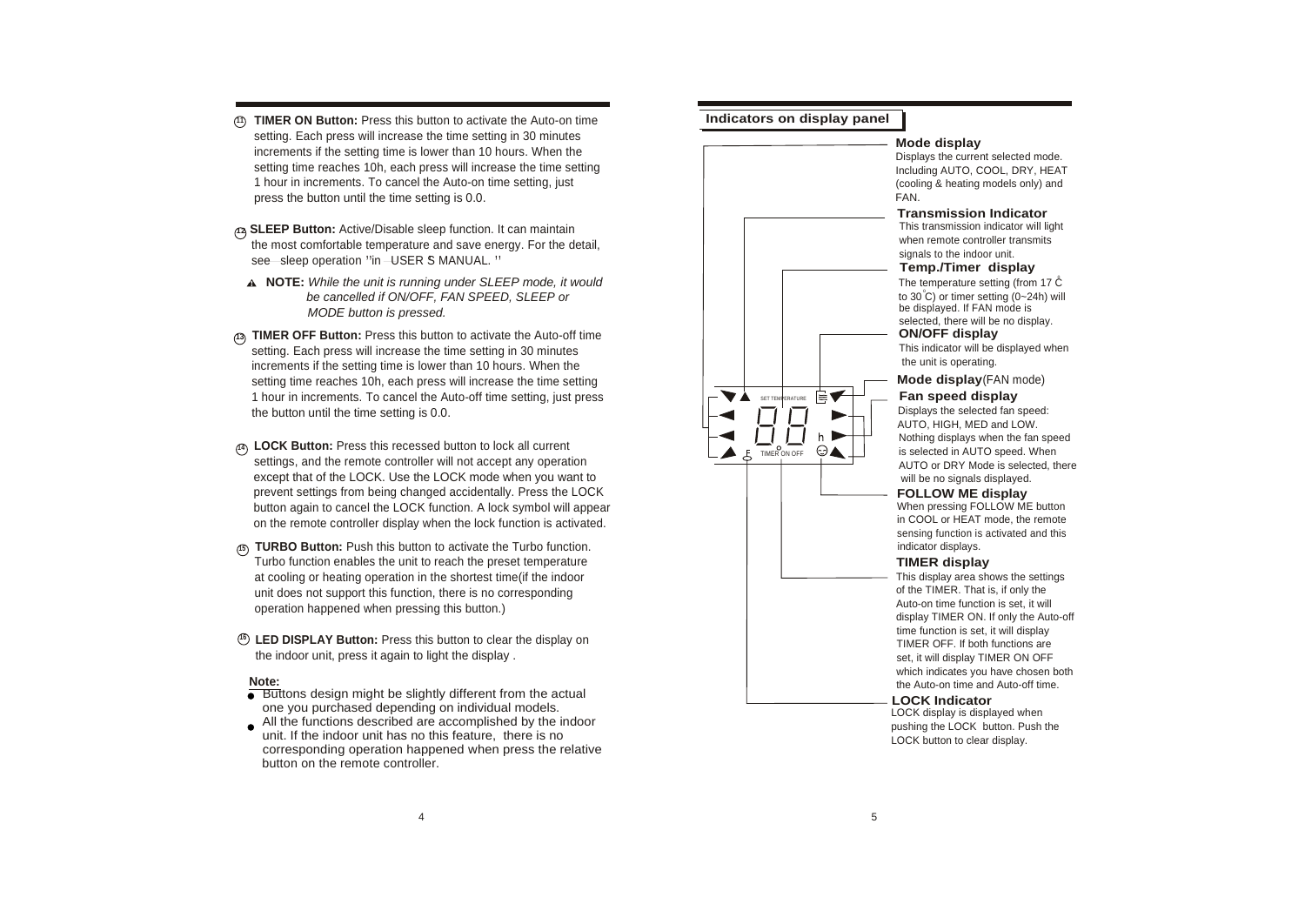

When you set the air conditioner in AUTO mode, it will automatically select cooling, heating (Cooling & Heating models only), or fan only operation depending on what temperature you have selected and the room temperature.

Once you select the operating mode, the operating conditions are saved in the unit's microcomputer memory. Thereafter, the air conditioner will start

operating under the same conditions when you simply push the ON/OFF button of the remote controller.

### **Start**

Ensure the unit is plugged in and power is available. The OPERATION indicator on the display window of the indoor unit illuminates.

- 1. Mode select button (MODE) Press to select AUTO.  $\overline{S}$  **Stop**<br> **Stop**<br> **Stop**<br> **Stop**<br> **Stop**<br> **Stop**<br> **Stop**<br> **Stop**<br> **Stop**<br> **Stop**<br> **Stop**
- set it between 21 C and 28 C. 2. Temperature button (TEMP)<br>Set the desired temperature Normally and the state of the desired temperature Normally Set the desired temperature. Normally, Push this button and the air of the air of the air of the air of the air of the air of the air of the air of the air of the air of the air of the air of the air of the air of the air
- the air conditioner. **DRY operation**

### **Stop**

manually.

When you select the AUTO mode, you do not have to set the fan speed. The fan speed will be automatically

# **Auto operation COOL/HEAT/FAN operation**

### **Start**

Ensure unit is plugged and power is available. 1. Mode select button (MODE)

 Press to select COOL, HEAT (Cooling & Heating models only), or FAN mode.

and 28 C. o comfortable temperature is between 21 C 2. Temperature button (TEMP) Set the desired temperature, the most

- 3. Fan speed button (FAN SPEED) Press to select "AUTO", "LOW", "MED" and "HIGH".
- 4. ON/OFF button

 Press the ON/OFF button to start the air conditioner. The OPERATION indicator on the display panel of the indoor unit illuminates. The operating mode is selected in accordance with the room temperature and operation starts after approximately 3 minutes (If you select FAN mode, the unit will start immediately).

3. ON/OFF button **NOTES:** *The temperature cannot be controlled under FAN only mode.* Press the ON/OFF button to start *While in this mode, only steps 1, 3 and 4 may be performed.*

AIR RESETLOCK IMERICAT SELFAN <sup>FOL</sup>LME<sup>W</sup> DISPLAY TURBO

ON/OFF SINNS SLEEP TIMER ON FAN <u>SPE</u><br>D

ADJUST

SET TEMPERATURE( C)

HEAT DRY COOL AUTO

4  $\bigcap$  LOW MED HIGH FAN

> 2  $\mathcal{O}$



### **Start**

Ensure unit is plugged and power is available. ON/OFF button  $\overline{O}$  arrival can be the operation on the display  $\overline{O}$  arrival can be the operation on the display  $\overline{O}$  and  $\overline{O}$  and of the indoor unit starts flashing Push this button again to stop the air  $\frac{1}{\text{exp}\left(\frac{1}{\text{exp}\left(\frac{1}{\text{exp}\left(\frac{1}{\text{exp}\left(\frac{1}{\text{exp}\left(\frac{1}{\text{exp}\left(\frac{1}{\text{exp}\left(\frac{1}{\text{exp}\left(\frac{1}{\text{exp}\left(\frac{1}{\text{exp}\left(\frac{1}{\text{exp}\left(\frac{1}{\text{exp}\left(\frac{1}{\text{exp}\left(\frac{1}{\text{exp}\left(\frac{1}{\text{exp}\left(\frac{1}{\text{exp}\left(\frac{1}{$ 1. Mode select button (MODE)

- 
- 2. Temperature button (TEMP) Push the "TEMP" button to set the desired temperature.
- 3. ON/OFF button

 Press the ON/OFF button to start the air controlled. controlled. Controlled. Controlled. Controlled. Controlled. Conditioner. No fan speed indicator displays. The Indoor fan speed will be automatically selected LOW.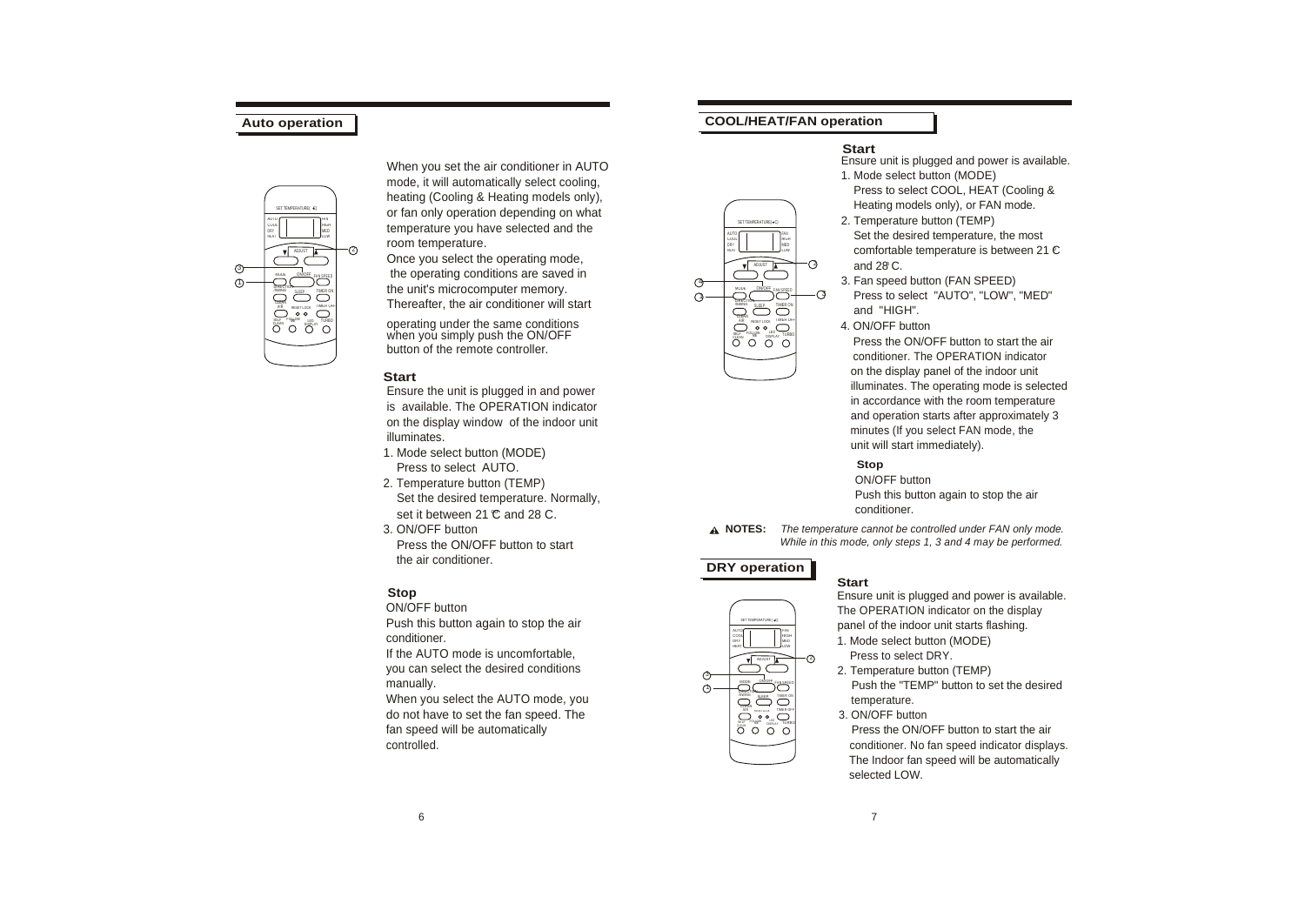# **Stop**

ON/OFF button **ACAUTION** 

Push this button again to stop the air conditioner.

- **Note:** The fan speed cannot be adjusted when the unit is in AUTO and
- **A** In DRY mode, due to the temperature difference between the setting temperature *and the actual indoor temperature, the unit will automatically operate in COOL or FAN mode.*

# **TIMER operation**

CLEAN ME DISPLAY TURBO **CLEAN RESERVED** 5554 AUTO COOL HEAT MODE ON OFF FAN SPEED  $\overline{\bigcirc}$ FAN HIGH LOW

W POLLOW LED TURBO

MODE ON/OFF FAN SPEED ADJUST

CLEAN RESTLIGE INVERSITE

DIREC TION /SWING

COOL DRY HEAT

SET TEMPERATURE( C)

AUTO FAN

HIGH MED LOW

–ሶ

To press the TIMER ON button can set the auto-on time of the unit. To press the TIMER OFF button can set the auto-off time of the unit.

- **To set the Auto-on time.**
- 1. Press the TIMER ON button. The remote controller shows TIMER ON, the last Auto-on setting time and the signal "h" will be shown on the LCD display area. Now it is ready to reset the Auto-on time to START the operation.
- 2. Push the TIMER ON button again to set desired
- Auto-on time. Each time you press the button, the time increases by half an hour between 0 and 10 hours and by one hour between 10 and  $\frac{1}{\sqrt{1-\frac{6}{6}}}$  hours later 1. Press the TIMER ON button, the 24 hours. **last setting of starting operation** and  $\alpha$  is a last setting of starting operation
- 3. After setting the TIMER ON , there will be a one- the stand the signal "h" will show half second delay before the remote controller on the display area. transmits the signal to the air conditioner. Then, 2. Press the TIMER ON button to after approximately another 2 seconds, the display the display "6.0h" on the TIMER ON signal "h" will disappear and the set temperature display of the remote controller. will re-appear on the LCD display window.  $\overline{3}$  window.  $\overline{3}$  wait for about 3 seconds and the

### **To set the Auto-off time.**

- 1. Press the TIMER OFF button. The remote controller shows TIMER OFF, the last Auto-off setting time and the signal "h" will be shown on the LCD display area. Now it is ready to reset the Auto-off time to START the operation.
- 2. Push the TIMER OFF button again to set desired Auto-off time. Each time you press the button, the time increases by half an hour between 0 and 10 hours and by one hour between 10 and 24 hours.
- 3. After setting the TIMER OFF ,there will be a one half second delay before the remote controller transmits the signal to the air conditioner. Then, after approximately another 2 seconds, the signal "h" will disappear and the set temperature will re-appear on the LCD display window.

 The effective operation time set by the remote controller for the timer function is limited to the following settings: 0.5, 1.0, 1.5, 2.0, 2.5, 3.0, DRY mode.<br>RY mode, due to the temperature difference between the setting temperature<br>The state of the setting temperature and the setting temperature and the setting temperature and the setting temperature and the setting

## **Example of timer setting**

Start



Off<br>---------

### **TIMER ON (Auto-on Operation)**

The TIMER ON feature is useful when you want the unit to turn on automatically before you return home. The air conditioner will automatically start operating at the set time.

### **Example:**

- 
- 
- digital display area will show the temperature again. Now this function is activated.

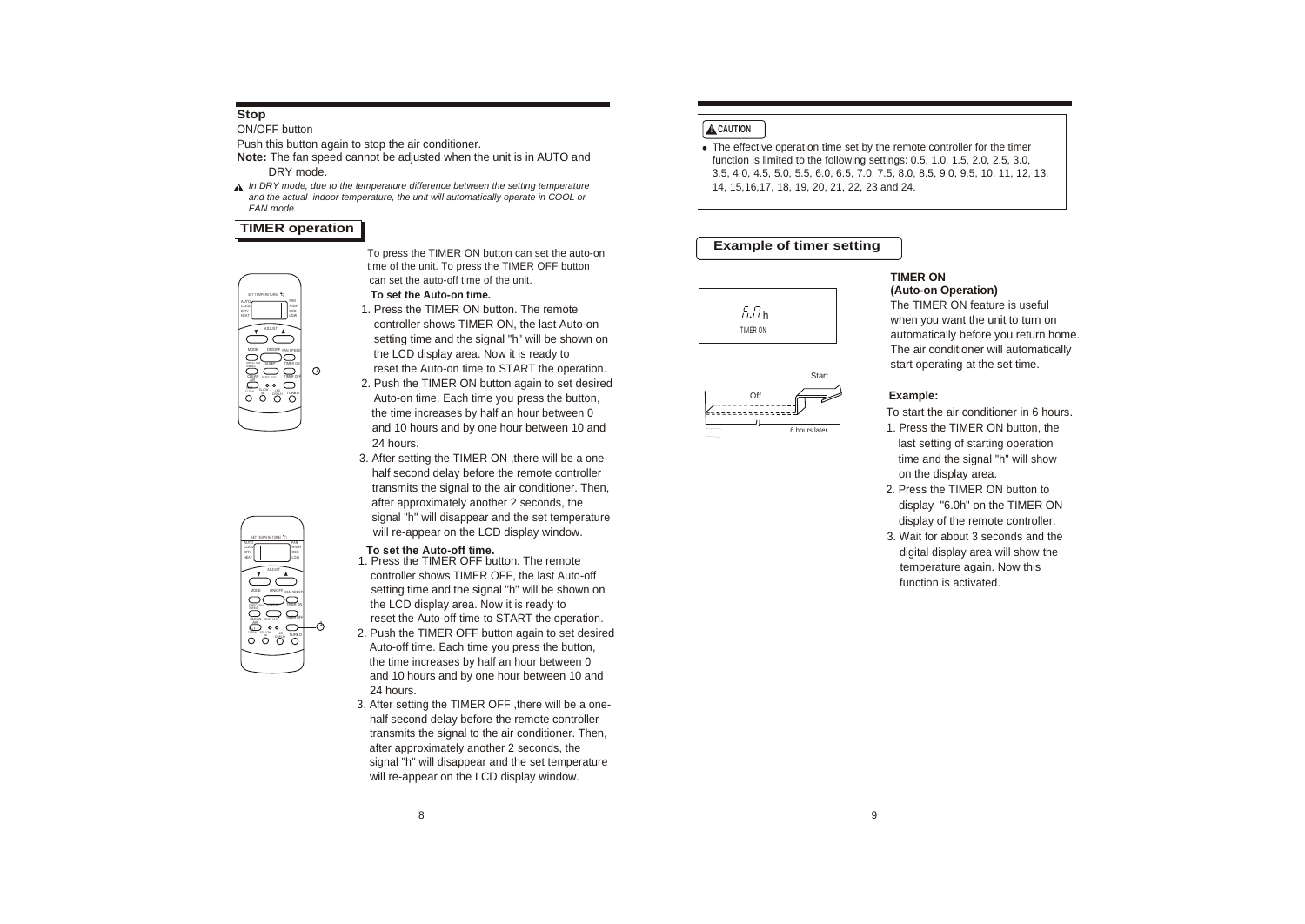



TIMER OFF feature is useful when you want the unit to turn off automatically after you go to bed. The air conditioner will stop automatically at the set time. **Example:**

- 1. Press the TIMER OFF button, the last setting of stopping operation time and the signal "h" will show on the display area.
- 2. Press the TIMER OFF button to display "10h" on the TIMER OFF display of the remote controller.
- 3. Wait for about 3 seconds and the digital display area will show the temperature again. Now this function is activated.

### **COMBINED TIMER**

(Setting both ON and OFF timers simultaneously)

 $(On \rightarrow Stop \rightarrow Start operation)$ This feature is useful when you want to stop the air conditioner after you go to bed, and start it again in the morning when you wake up or when you return home.

### Example:

Start

10 hours later after setting

To stop the air conditioner 2 hours after setting and start it again 10 hours after setting.

1. Press the TIMER OFF button.

- 2. Press the TIMER OFF button again to display 2.0h on the TIMER OFF display.
- 3. Press the TIMER ON button.
- 4. Press the TIMER ON button again to display 10h on the TIMER ON display .
- 5. Wait for the remote control to display the setting temperature.





 $(Off \rightarrow Start \rightarrow Stop operation)$ This feature is useful when you want to start the air conditioner before you wake up and stop it after you leave the house.

### **Example:**

To start the air conditioner 2 hours after Stop To stop the air conditioner in 10 hours. Setting, and stop it 5 hours after setting. 1. Press the TIMER ON button.

- 2. Press the TIMER ON button again to display 2.0h on the TIMER ON display. 3. Press the TIMER OFF button.
- 4. Press the TIMER OFF button again to
- display 5.0h on the TIMER OFF display . 5. Wait for the remote control to display

the setting temperature.



On

2 hours later after setting